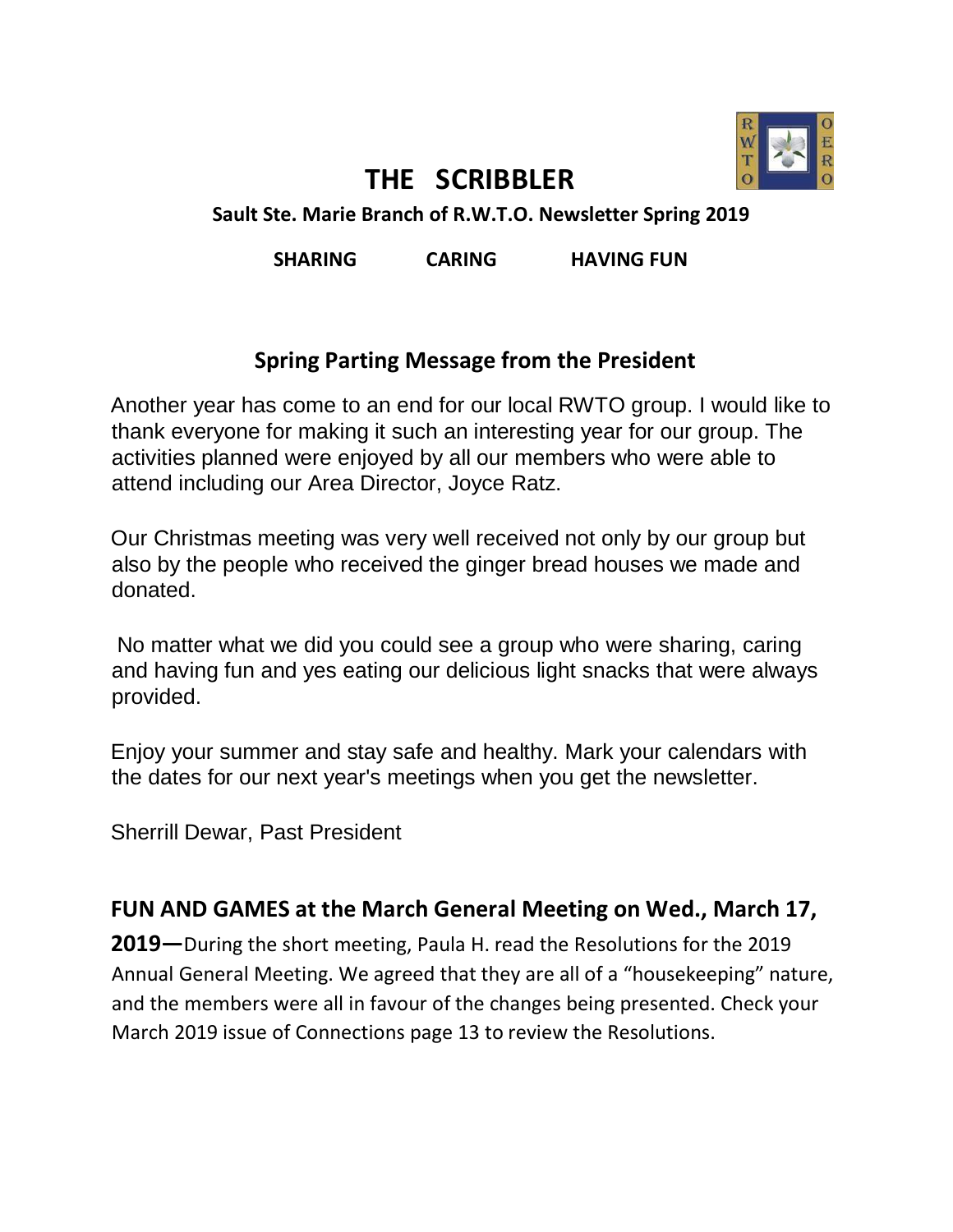Sandy F. will be our voting delegate at the convention in St. Catherines June 4, 5 and 6. Joyce R. will complete her two years as our Area Director, but will be Provincial Membership Convenor for the next two years.

After an enjoyable lunch of pizza and sandwiches served by Gerry Y., our fun and games began. We grouped ourselves to play a variety of card games, word games and board games organized by Member at Large Brenda O. It was a relaxing afternoon enjoying each other's company while playing the games.





L to R: Carol R., Brenda G., Joyce R. and Sandy F., Bev B. and Paula H. sure looked serious about Maria C. enjoyed a game of Scrabble. the challenging word game they were playing.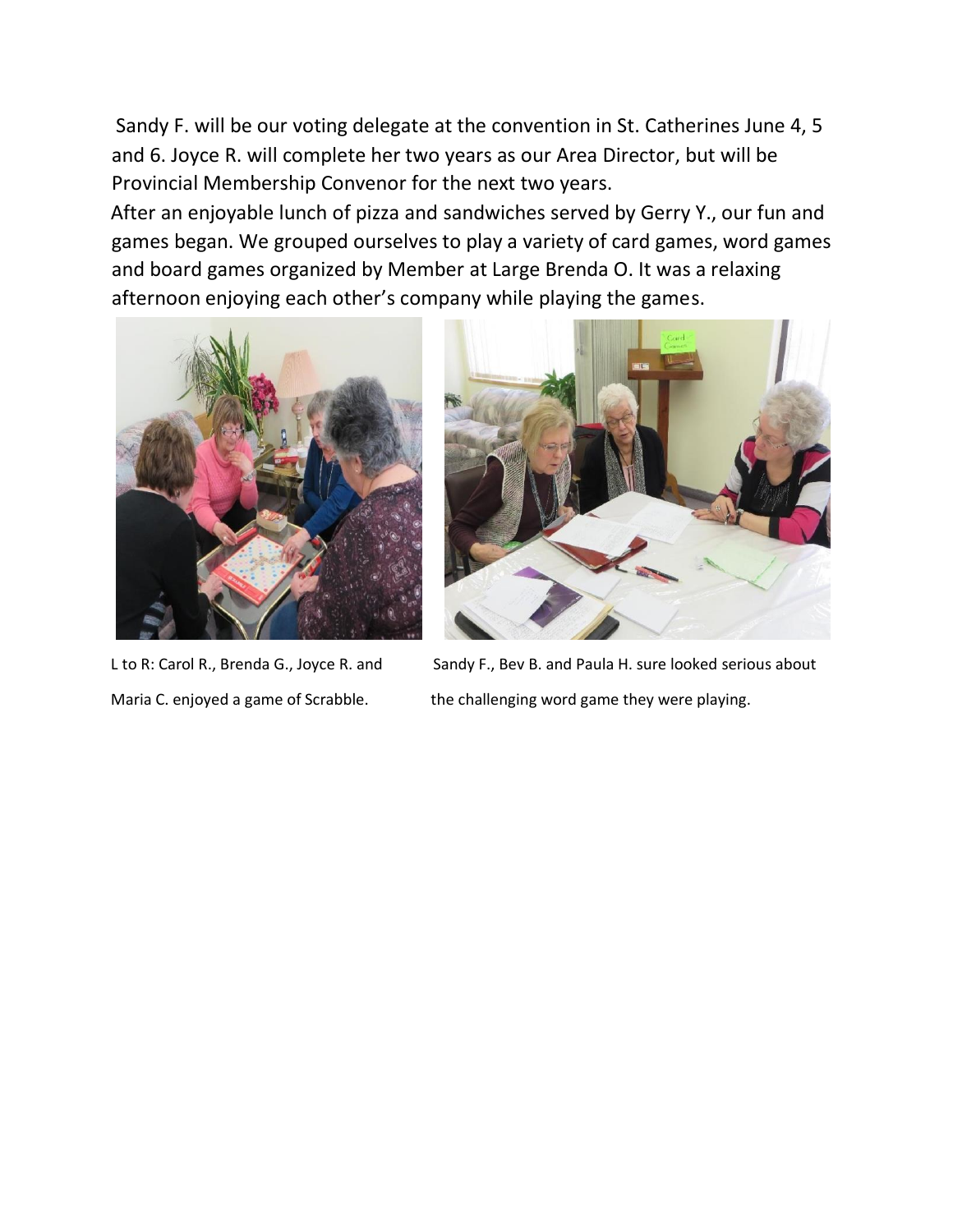

L to R.: Bernice W., Susan S., and Gerry Y. L to R.: Pat P., Carmen c., Carol McF., Marg W., and warped their brains playing Brain Warp. Rita W. spread out to play a fun card game.

#### **Chatting It Up at the April General Meeting on April 24, 2019--**

Sherrill D. gave us an email address to use to access the Fraud Squad if we suspect that a scammer is trying to victimize us. It is internet.abuse@sjrb.ca. She also provided us with copies of the new Canada's Food Guide and a Guide to Healthy Eating for Older Adults. Both of these resources are worthy of our attention.

We had a light lunch of cold cuts, buns and other goodies.

The speaker whom Rita W. had invited to speak to us about Geriatric Services at the Sault Area Hospital did not show up for some unknown reason. However, we did not let this "no show" stop us from having an enjoyable and productive time socializing and brainstorming to fill out two questionnaires given to us.

Sherrill D. gave us a survey about where we would like to meet and have lunch and various ways of funding lunch for our branch's annual general meeting in May.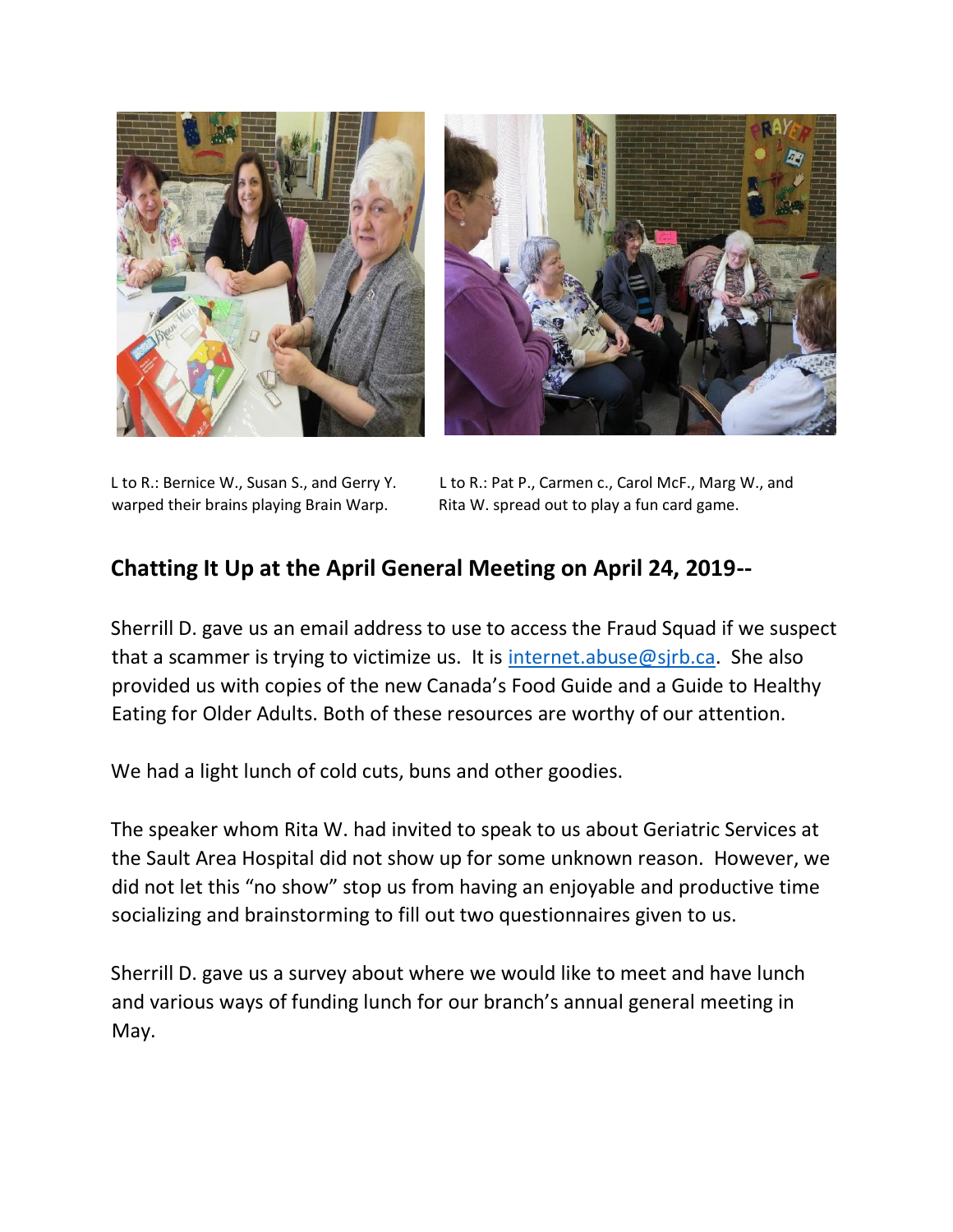Brenda G. gave us a questionnaire asking for our input on many things pertaining to programming for 2019-2020 such as topics we would like addressed by speakers, activities in which we would like to participate, aspects of meetings we do not like, charities we want to support, ways in which we individually are ready and willing to volunteer within our branch, and how we collectively can get our branch known in the community by volunteering or supporting others.

### **Scrabble Club Grows**

Our original Scrabble Club which consisted of Brenda G., Carol Mc F., Joyce M., Rita W. and Gerry Y. has grown with the addition three more enthusiastic players. We welcome Maria C., Carmen C., and Carol R.

We have moved our games from Joyce's apartment at Collegiate Heights to the game room in the same building to accommodate our larger number.



Two new players Carmen C. (left) and Carol R. (right) joined long time player, Joyce M., to play Scrabble in the Collegiate Heights game room in April.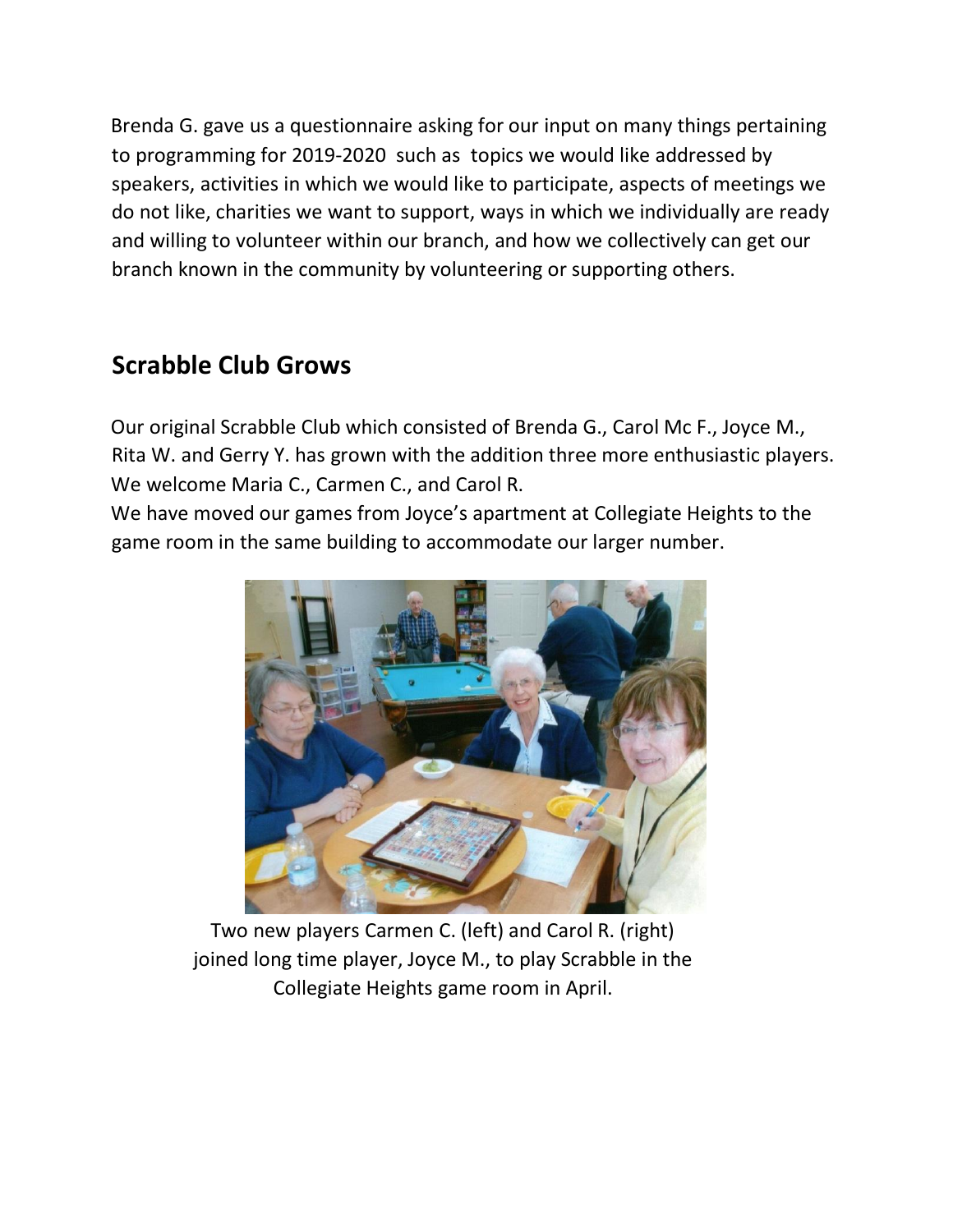### **Our Branch's Annual General Meeting, May 22, 2019**

Twenty-three members met at Gino's Restaurant to enjoy lunches we individually selected from the menu, to socialize, to celebrate another year together and to install our new executive for next year.

As we arrived, we placed our donations of toilet paper on the receiving table. We could barely see Gerry Y. for the huge number of donated packages. We each wrote the name of a charity which could use the toilet paper, and we drew a name from a hat. The charity drawn was Breton House. The donation was firstly a way to help an organization save costs and secondly to get our branch further recognized in the community.

Following lunch, Brenda G., Past President, led the nominations process. Then the new executive was installed by Area Director Joyce R. There are some changes. Sherrill D. will become Past President, Brenda G. will become President, Rita will be Goodwill Convenor and Jenny K. will be our third Member at Large. Sherrill D. thanked members for attending our meetings and the executive for all of their hard work.

Josie V. was thanked for her many years serving our members as Goodwill Convenor.

Joyce R., Area Director, was shown appreciation for attending all of our meetings and providing us with the latest information and assistance when required.

Again, our sharing, caring and having fun motto was exemplified in this gathering of Sault Branch RWTO members.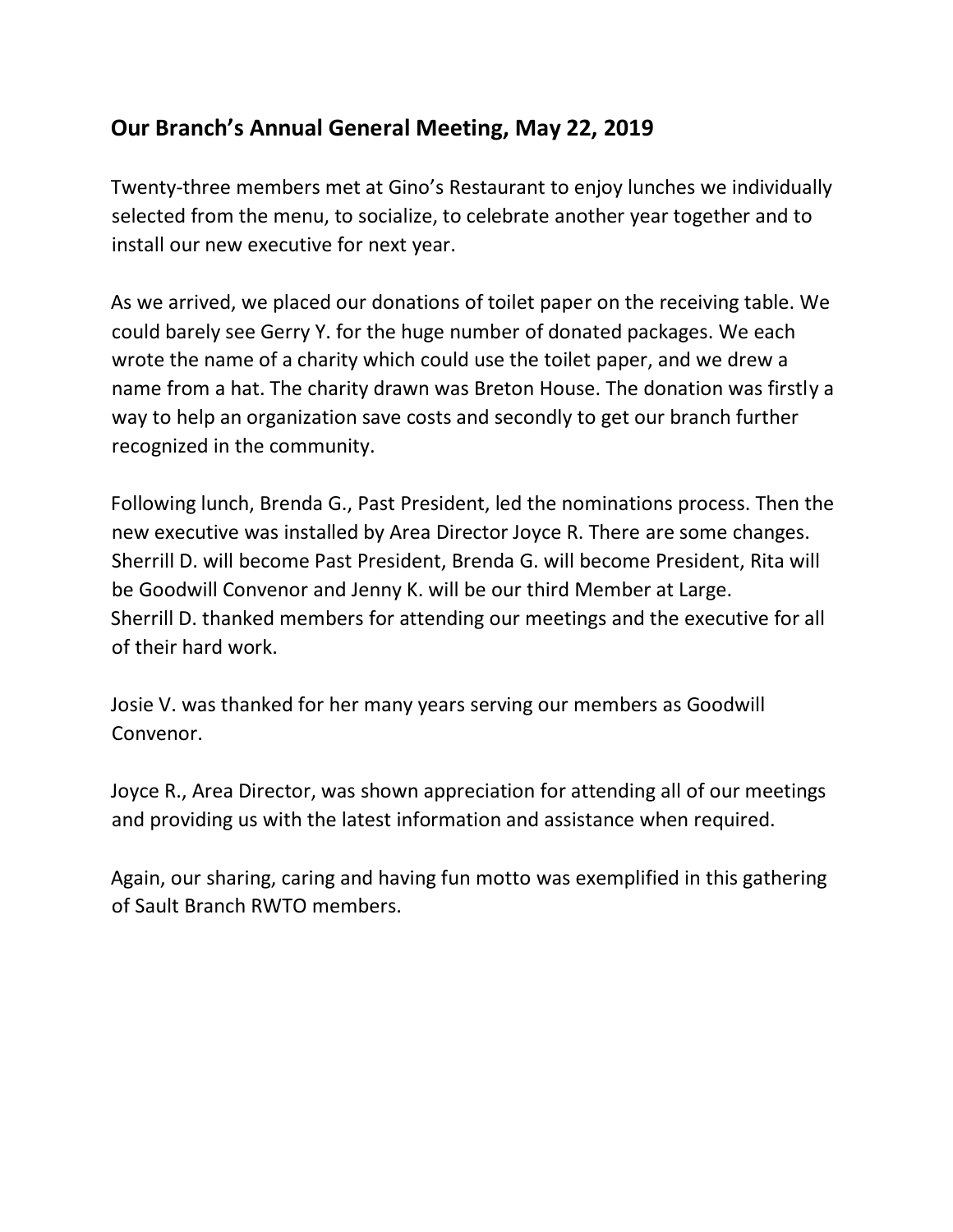

Gerry Y. is inundated with packages of toilet tissue. No wonder she is full of laughter.

## **RWTO/OERO Convention 2019 Report by Sandy F.**

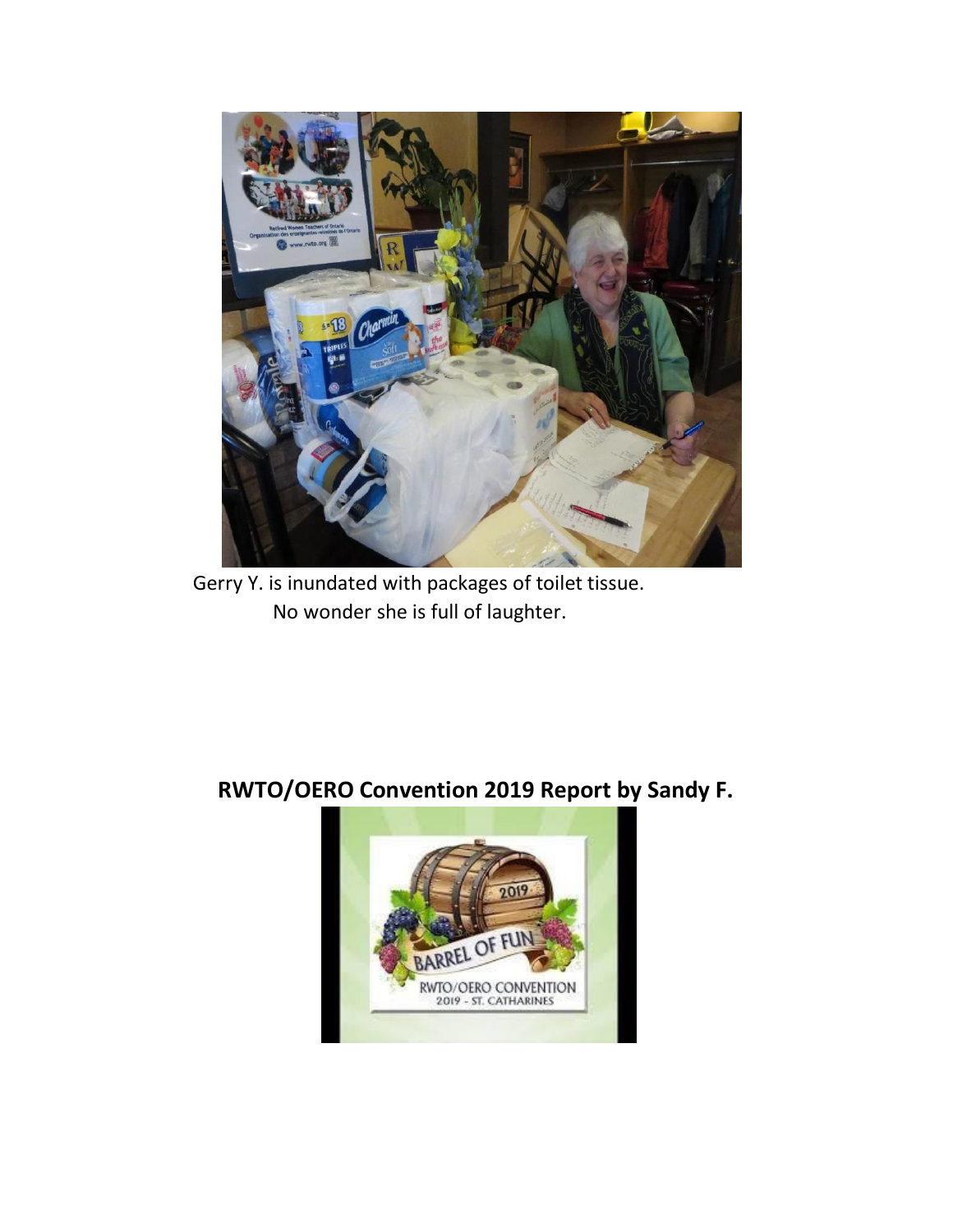It was my pleasure to attend the 63<sup>rd</sup> RWTO/OERO Convention in St. Catherines as the Provincial Delegate from the Sault. As the only delegate for our Sault Branch, I travelled and roomed with Marlene Falls, Insurance Convenor from the Central Algoma Branch. We went one day early in order to attend the Insurance workshop for Area 10 and 11 with Terry Kennedy, the Manulife Broker.

The theme of the convention was "Barrel of Fun". The Convention Convenor was Marilyn Emmet whom many of you will remember as the Provincial President for 2014/2015. She came to visit us, and we introduced her to the members at the 12- sided barn in Sowerby. The convention this year was hosted by the Area 13 branches (Lincoln West, Niagara Falls, Niagara South and St. Catherines).

The Holiday Inn was a wonderful location with ample room for all of the events. The only catch was that there were only two elevators with one holding only eight people. As we were on the eighth floor, it was way too many flights to go up or down.

The reports were written in the booklet and the presenters did not read them to us. They said that they knew that we had gone to school and that we knew how to read.

The Resolutions were all approved and carried without discussion. The "return of the premiums" from Manulife was \$59, 651 as reported by Terry Kennedy. The budget which was \$32, 651 was passed. \$400 will be given to each branch again for the 3 R's.

When I was the Area Director for Area 11, there were 52 branches. I learned at the convention that there now are 51 branches as the Muskoka branch has folded and their members have joined the Orillia Branch.

I attended the "Laugh Yourself Healthier" workshop by Carolyn Shannon and that's exactly what we did. She does the same workshop with seniors in a retirement home in Niagara Falls and it is extremely well received.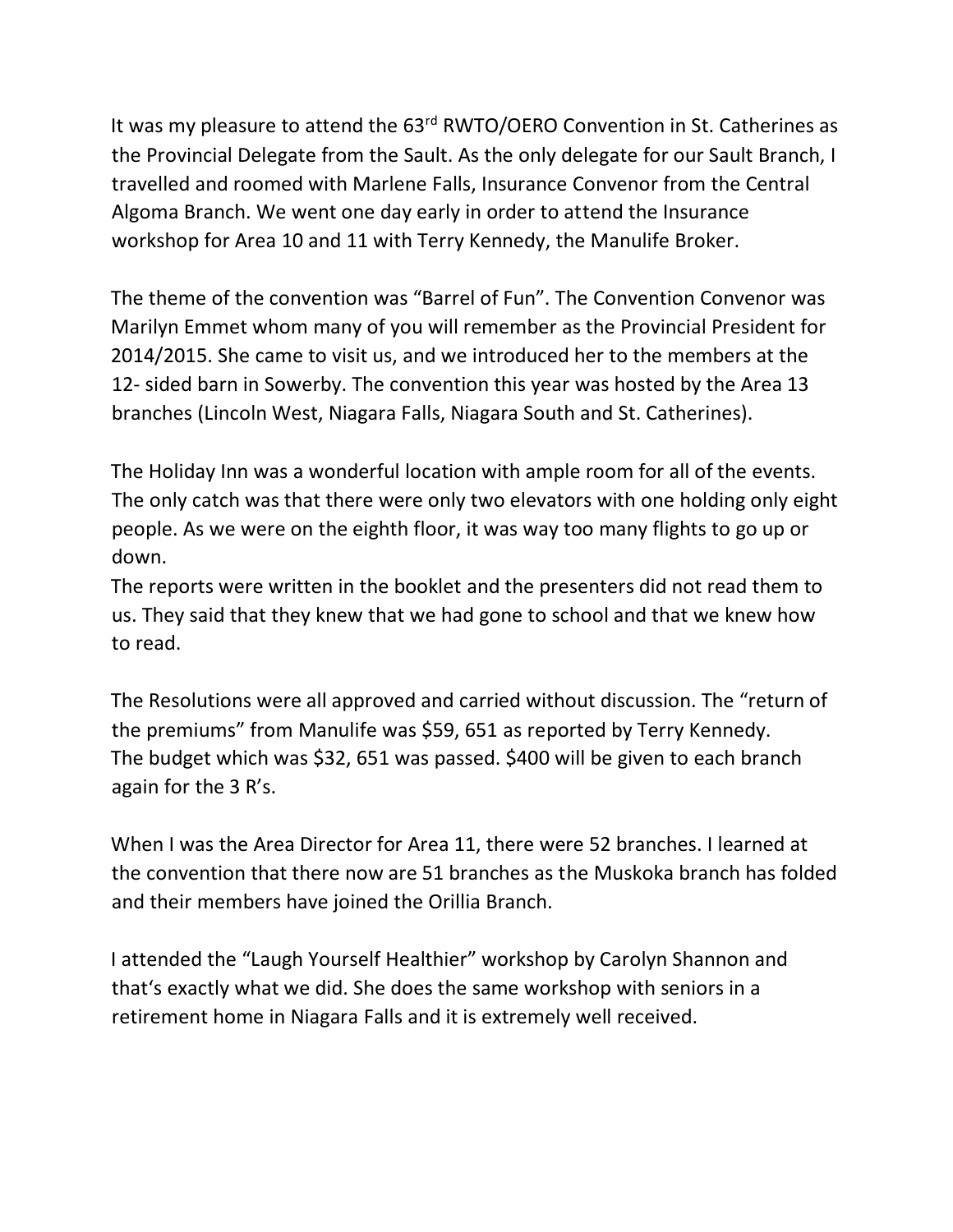It rained all day on Wednesday, but it was all right as we went on the wine tasting tour Niagara Falls. The second place we visited was Pillitteri Estates where they produce mainly ice wines mostly shipped to China. That is why you might not find it in the LCBO store. The bus driver gave us an extra tour as he drove al around Niagara Falls with us pointing out the highlights.

The Tuesday night entertainment was a husband/wife duo performing quality jazz. Their music was nice, quiet, soft and smooth.

The Wednesday group was the "duelling Pianos Niagara". They were lively, loud and rambunctious. They belted out the tunes on the keyboards and we sang.

The 64<sup>th</sup> RWTO/OERO Convention in June 2020 will be hosted by the Eastern Ontario branches of Area 8 and 9 consisting of Brockville, Gananoque, Kingston, Lanark, Napanee, Ottawa-Carleton and Upper Canada East in Kingston from June 2 to 4, 2020. Martha Summers, formerly from Central Algoma and our "North to Algoma" convention was part of the call to convention in Kingston. They will start the convention with a "Cruise Down the Waters" with appetizers for all. The convenors are Judy Drummond and Anne Graham (Anne of Green Gables Graham, Provincial President 2013-2014).

Won't you come along with me "Cruising down the Waters" sailing into Kingston June 2-4, 2020 and staying at the Ambassador conference Centre.

Respectfully submitted, Sandy Fulcher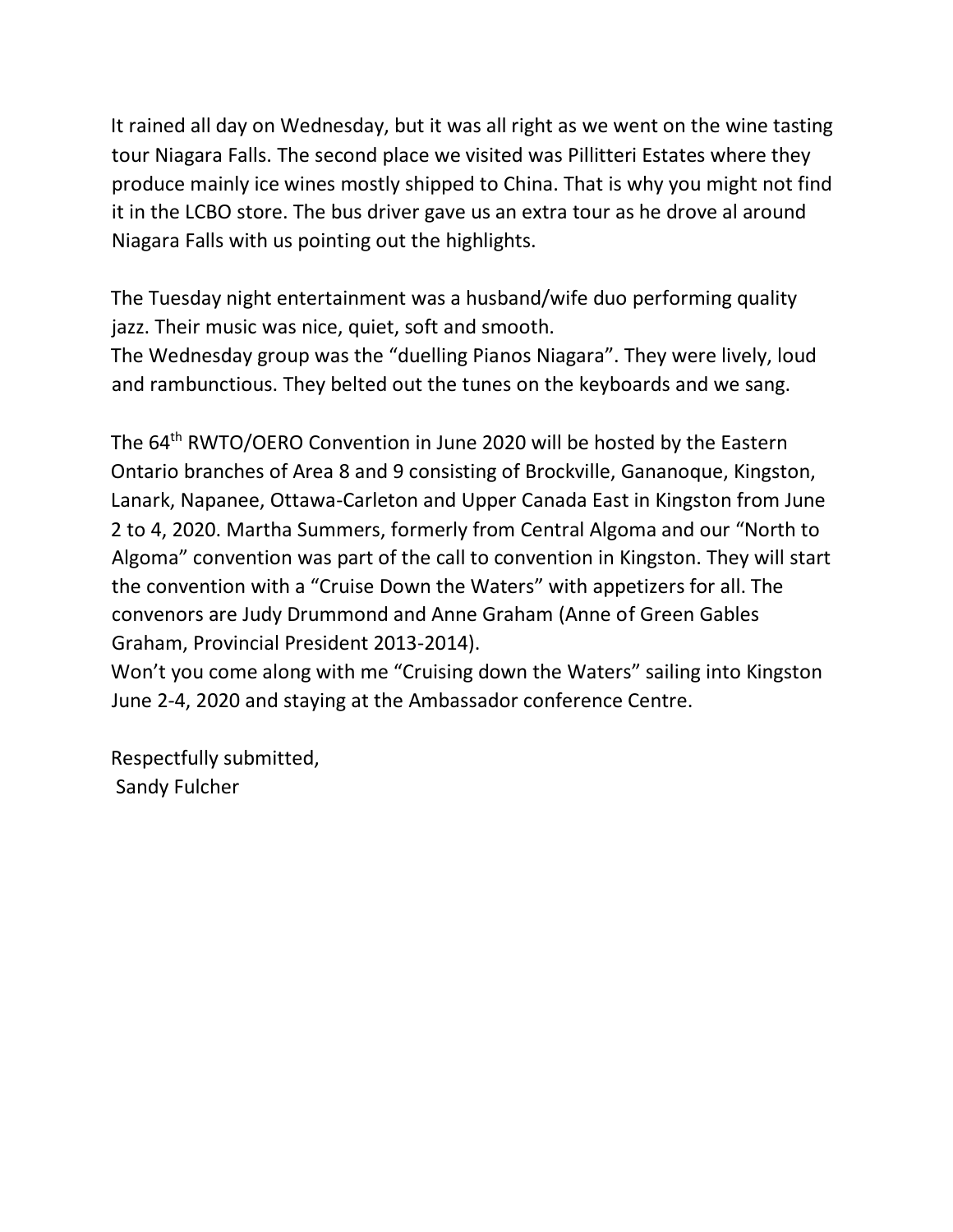### **Insurance Workshop RWTO/OERO Convention St. Catherines**

**June 4, 2019** 



The Insurance workshop was for Areas 10 and 11 Insurance convenors. Terry Kennedy, The Manulife Broker conducted the meeting.

The new address for sending your claims is: Manulife, Affinity markets Health and Dental claims, P.O. Box 670, Stn Waterloo, Waterloo, Ontario N2J 4B8

If you send your claim to the old address, they will forward it to you.

Terry emphasized the importance of having a "Power of Attorney" for you and your spouse. Without one, the courts will appoint someone who may or may not have your best interests at heart. You can go to [www.gov.on.ca](http://www.gov.on.ca/) and download one and use that; it is considered a legal document.

Terry outlined all the benefits that the plan will cover. The types of benefits covered include: convalescent, home nursing, fracture, comfort care, ambulance, taxi, transportation, patient transfer, physician validation expense, special equipment, mobility assistance, assistive devices, physiotherapy, cataract surgery, hearing aid and oxygen.

The monthly premiums are \$14.49 for the member and \$15.57 for the spouse. These rates have not changed for sixteen years.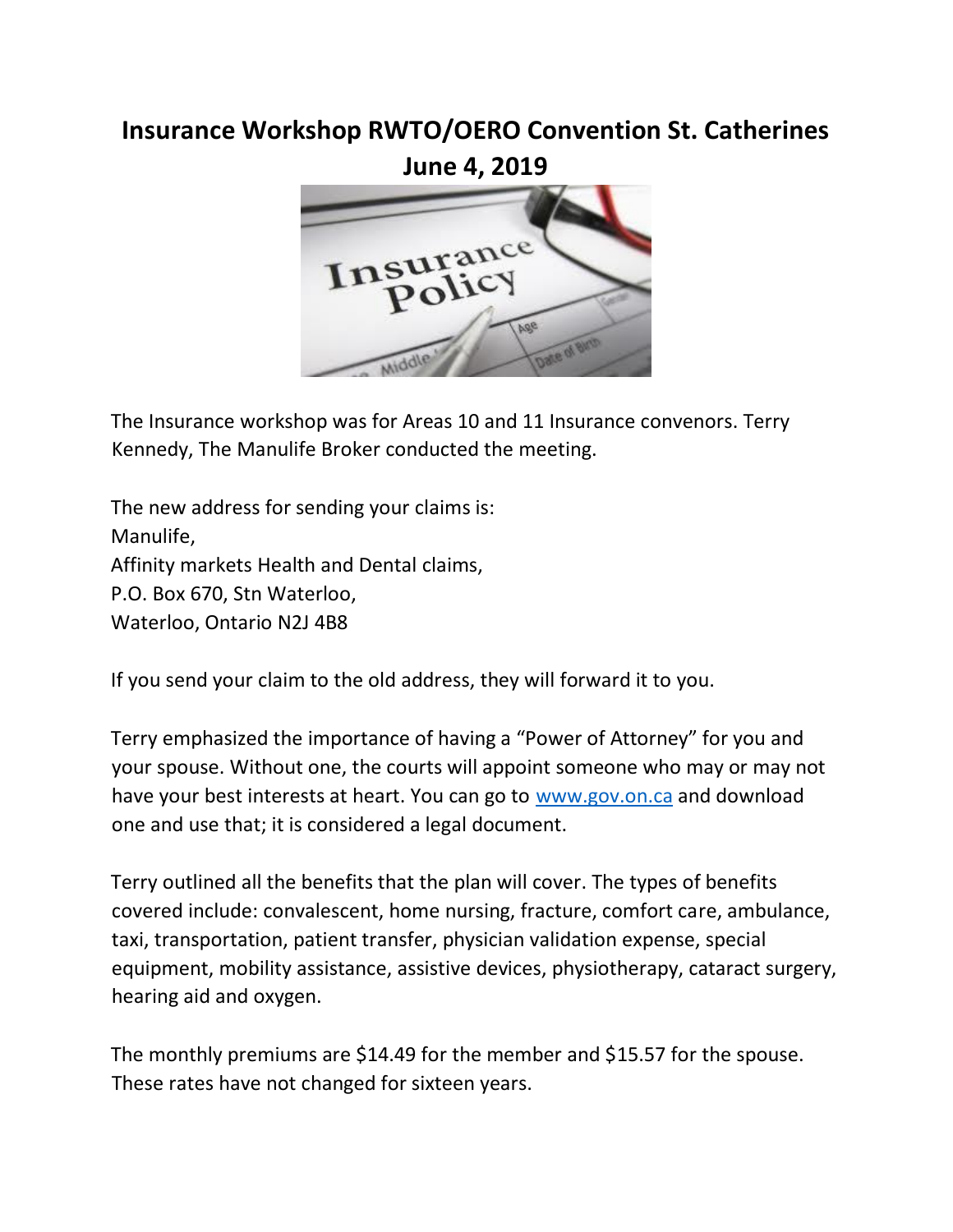There will be an open window for the insurance from September 15, 2019 to November 15, 2019. No medical forms need to be completed. No RWTO>OERO member in good standing will be turned down.

On October 23, 2019, the Provincial President will come to visit us at our joint branch meeting. The Provincial Insurance Convenor will visit us at the same time. This person will either be Anne Wilde, the new Insurance Convenor, Karin Mussen, the new Assistant Insurance Convenor or Terry Kennedy, the Manulife Broker.

Respectfully submitted, Sandy Fulcher

# Reminder Regarding Membership Fees

#### **R.W.T.O. Membership Fees:**

\$25.00 if you retired prior to 1980

\$50.00 if you retired after 1980

#### **Due Dates for Membership Fees**:

- Membership Fees are due now.
- To pay over the summer, mail a cheque to Sandy Fulcher, 4528 Second Line West, Prince Township, Ontario, P6A 6K4. She will mail a receipt to you.